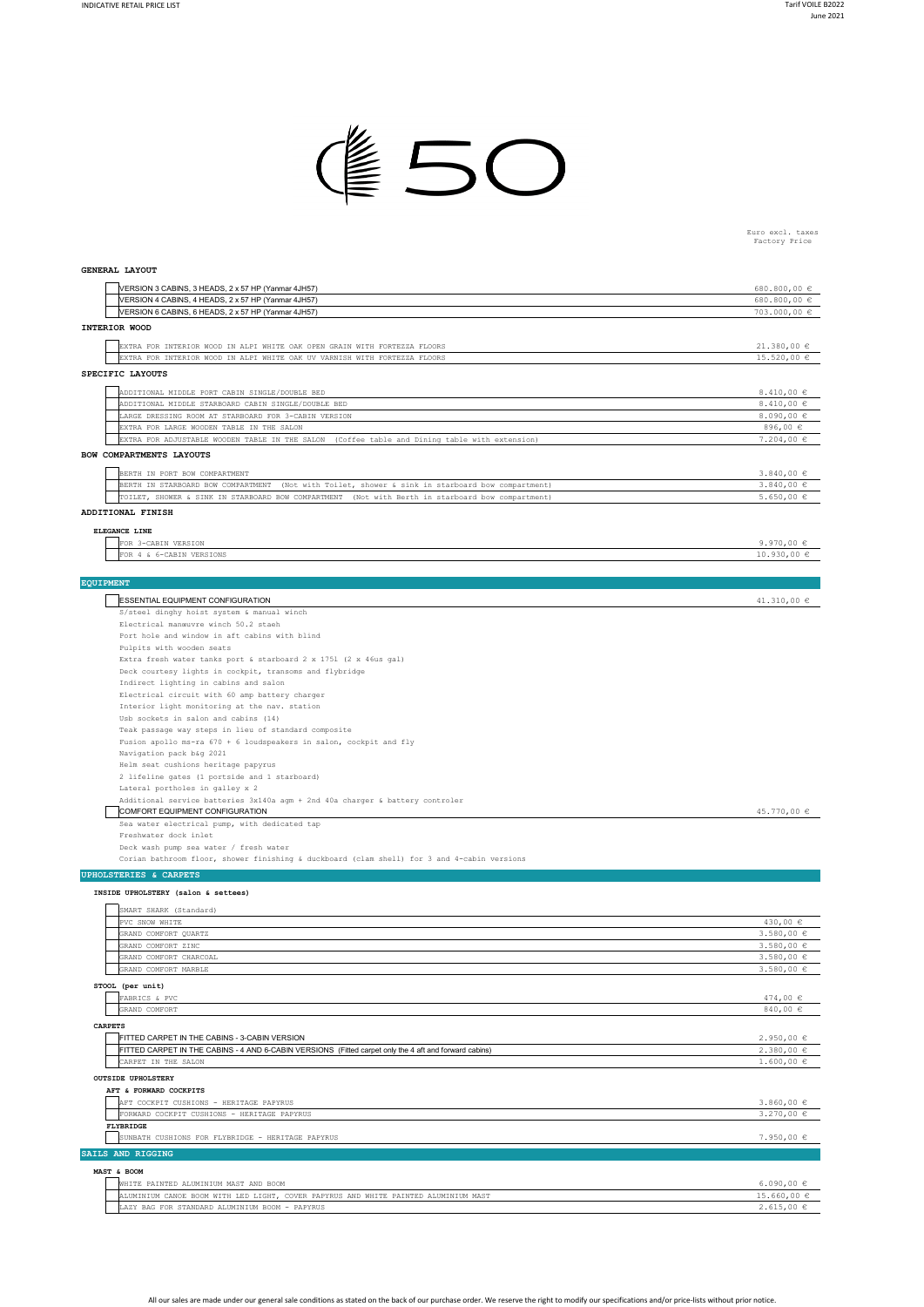5.330,00 €

| WINCHES & GEAR                                                                                                                                      |                                                  |
|-----------------------------------------------------------------------------------------------------------------------------------------------------|--------------------------------------------------|
| ALL ELECTRICAL FLYBRIDGE WINCHES & HARKEN FLATWINDER IN LIEU OF STANDARD                                                                            | $7.530,00 \in$                                   |
| CODE 0 RIG AND POLE & FURLER<br>ASYMMETRICAL SPINNAKER GEAR                                                                                         | 7.810,00 €<br>$5.600,00 \in$                     |
| <b>SAILS</b>                                                                                                                                        |                                                  |
| EXTRA FOR DOUBLE-PLY DACRON SQUARE TOP MAINSAIL AND GENOA IN LIEU OF STANDARD                                                                       | $1.115,00 \in$                                   |
| EXTRA FOR REINFORCED MAINSAIL AND GENOA                                                                                                             | $4.740,00 \in$                                   |
| CODE 0 IN MYLAR (Code 0 gear compulsory)                                                                                                            | 14.350,00€                                       |
| DECK EQUIPMENT                                                                                                                                      |                                                  |
| EXTRA FOR ELECTRICAL ASSISTANCE FOR DINGHY HOIST SYSTEM                                                                                             | $3.310,00 \in$                                   |
| EXTRA FOR TENDERLIFT HYDRAULIC PLATFORM WITH REMOTE (max 250Kg)<br>OUTBOARD ENGINE BRACKET ON PUSHPIT                                               | 36.480,00 €<br>880,00 €                          |
|                                                                                                                                                     |                                                  |
| ADDITIONAL SWIM LADDER WITH 2nd HOT COCKPIT SHOWER AT PORTSIDE<br>FOLDING CARBON GANGPLANK 2,60m / 8,53ft WITH COVER + 2 SOCKETS                    | 900,00 $\in$<br>$3.050,00 \in$                   |
| HULL COVERING (color to be selected)                                                                                                                | 27.830,00 €                                      |
| INFLATABLE FENDERS (6 cylindrical + covers) WITH 220V BLOWER                                                                                        | $2.804,00 \in$                                   |
| LIGHTS                                                                                                                                              |                                                  |
| 2 LED SPOT LIGHTS IN AFT BEAM<br>4 UNDER WATER SPOT LIGHTS                                                                                          | 880,00 €<br>4.550,00 €                           |
| AFT & FORWARD COCKPITS                                                                                                                              |                                                  |
| AFT BEAM CONFIGURATION : LOCKER AT PORTSIDE + SWIVELLING PLANCHA & GAS LOCKER AT STARBOARD                                                          | 6.420,00 €                                       |
| 12V COCKPIT FRIDGE 80L / 21US Gal                                                                                                                   | $1.290,00 \in$                                   |
| ICE-MAKER 220V IN COCKPIT                                                                                                                           | 2.150,00€                                        |
| FORWARD & AFT COCKPIT AND TRANSOMS IN TEAK<br>REMOVABLE COCKPIT BENCH WITH UPHOLSTERY - HERITAGE PAPYRUS                                            | 11.940,00 €<br>$2.070,00 \in$                    |
| LARGE FOLDABLE TEAK TABLE WITH COVER - PAPYRUS                                                                                                      | $2.730,00 \in$                                   |
| 2 DIRECTOR CHAIRS (Color: grey)                                                                                                                     | 695,00 €                                         |
| COCKPIT SIDES AND AFT SUN CANVAS - PAPYRUS<br>SIDES AROUND AFT COCKPIT WITH WINDOWS - PAPYRUS                                                       | $2.650,00 \in$<br>$5.310,00 \in$                 |
| SUN AWNING WITH CARBON POSTS (Color: white)                                                                                                         | $7.780,00 \in$                                   |
| FLYBRIDGE                                                                                                                                           |                                                  |
| FLYBRIDGE COMPOSITE BIMINI WITH WINDSCREEN                                                                                                          | 14.320,00 €                                      |
| HELM STATION CANVAS BIMINI WITH WINDOW & WINDSCREEN - PAPYRUS                                                                                       | $5.850,00 \in$                                   |
| KIT OF COVERS - PAPYRUS (Steering wheel, Wheel station)<br>SIDES AROUND COMPOSITE BIMINI WITH WINDOWS - PAPYRUS                                     | 676,00€<br>$3.110,00 \in$                        |
| WINDLASS REMOTE CONTROL AT HELM STATION WITH CHAIN COUNTER                                                                                          | 770,00 €                                         |
| <b>ENGINES</b>                                                                                                                                      |                                                  |
|                                                                                                                                                     |                                                  |
| STANDARD ENGINES 2 x 57 HP (Yanmar 4JH57)<br>ENGINES 2 x 80 HP (Yanmar 4JH80)                                                                       | $13.060,00 \in$                                  |
| ELECTRICAL BOW THRUSTER 24V + BATTERIES (4x50Ah 750A) + 30A CHARGER AT PORTSIDE                                                                     | 9.950,00 $\in$                                   |
| ELECTRONIC ENGINE THROTTLE AT HELM STATION                                                                                                          | $6.200,00 \in$                                   |
| PAIR OF 3-BLADES FOLDING PROPELLERS                                                                                                                 | $5.660,00 \in$                                   |
| ELECTRICAL CIRCUIT                                                                                                                                  |                                                  |
|                                                                                                                                                     | 23.500,00 €                                      |
| ONAN GENSET 7Kva 220V / 50Hz + COCOON<br>ONAN GENSET 11Kva 220V / 50Hz + COCOON                                                                     | 25.260,00 €                                      |
| GEL BATTERIES IN LIEU OF ACID BATTERIES (Service : 6x120A - Engines : 2x50A)                                                                        | $1.351,00 \in$                                   |
| INVERTER 12 / 220V - 2000VA<br>FLEXIBLE SOLAR PANELS ON ROOF 8 x 115W                                                                               | $2.790,00 \in$<br>13,050,00 €                    |
| SHAVER SOCKETS 220V IN HEADS                                                                                                                        | 500,00 €                                         |
| SHAVER SOCKETS 220V IN HEADS                                                                                                                        | 700,00 €                                         |
| <b>WATER CIRCUIT</b>                                                                                                                                |                                                  |
| ADDITIONAL BLACK WATER HOLDING TANKS - 3 CABINS VERSION (3x120L 3x31US Gal in lieu of 2x120L 2x31US Gal - Not compatible w                          | 1.620,00E                                        |
| ADDITIONAL BLACK WATER HOLDING TANKS - 4 CABINS VERSION (4x120L 4x31US Gal in lieu of 2x120L 2x31US Gal - Not compatible w                          | $3.190,00 \in$                                   |
| GREY WATER HOLDING TANKS (2 x 120L   2 x 31US Gal - Not compatible with Additional Black water holding tanks)                                       | $4.200,00 \in$                                   |
| WATERMAKER 100L (26US Gal) /H 12/220V                                                                                                               | 14.410,00 €                                      |
| ELECTRICAL TOILETS<br>ELECTRICAL TOILETS FRESH WATER - 3 CABIN VERSION                                                                              | $2.050,00 \in$                                   |
| ELECTRICAL TOILETS FRESH WATER - 4 CABIN VERSION                                                                                                    | 2.750,00€                                        |
| ELECTRICAL TOILETS FRESH WATER - 6 CABIN VERSION                                                                                                    | $2.990,00 \in$                                   |
| INTERIOR EQUIPMENT                                                                                                                                  |                                                  |
| LARGE SLIDING FORWARD ROOF WINDOW                                                                                                                   | $3.050,00 \in$                                   |
| FANS IN SALON AND CABINS                                                                                                                            | 850,00 €                                         |
| ELECTRICAL APPLIANCES                                                                                                                               |                                                  |
| ADDITIONAL S/STEEL FRIDGE 130L / 34US Gal IN THE PASSAGE WAY (Not with the Freezer)                                                                 | $2.040,00 \in$                                   |
| FREEZER 100L / 26US Gal IN THE SALON<br>FREEZER 100L / 26US Gal IN THE PASSAGE WAY (Not with the Additional Fridge)                                 | 2.350,00€<br>2.350,00€                           |
| MICROWAVE OVEN WITH GRILL 220V                                                                                                                      | 930,00 $\in$                                     |
| WASHER / DRYER 220V                                                                                                                                 | 2.550,00€                                        |
| DISH WASHER 6 sets 220V                                                                                                                             | $1.350,00 \in$                                   |
| CURTAINS & BLINDS                                                                                                                                   |                                                  |
| CURTAINS ON SALON DOOR AND AFT WINDOW<br>ROLLER BLINDS                                                                                              | $1.690,00 \in$                                   |
| IN THE SALON (Roof)                                                                                                                                 | 2.400,00€                                        |
|                                                                                                                                                     | $1.850,00 \in$                                   |
| IN THE CABINS                                                                                                                                       |                                                  |
| UNDER BED SLATS                                                                                                                                     |                                                  |
| FOR 3-CABIN VERSION                                                                                                                                 | 670,00 €                                         |
| FOR 4-CABIN VERSION                                                                                                                                 | 890,00 €                                         |
| AIR CONDITIONING & HEATING                                                                                                                          |                                                  |
| CRUISAIR REVERSE CYCLE AIR CONDITIONING 64000 BTU 220V - 3 AND 4-CABIN VERSIONS                                                                     |                                                  |
| CRUISAIR REVERSE CYCLE AIR CONDITIONING 64000 BTU 220V - 6-CABIN VERSION<br>REVERSE CYCLE CRUISAIR AIR CONDITIONING FOR MIDDLE PORT CABIN (3500BTU) | 32.470,00 €<br>35.900,00 $\in$<br>$3.680,00 \in$ |
| REVERSE CYCLE CRUISAIR AIR CONDITIONING FOR MIDDLE STARBOARD CABIN (3500BTU)                                                                        | $3.680,00 \in$                                   |

**ELECTRONICS** B&G ZEUS 3S 16'' DISPLAY AT HELM STATION